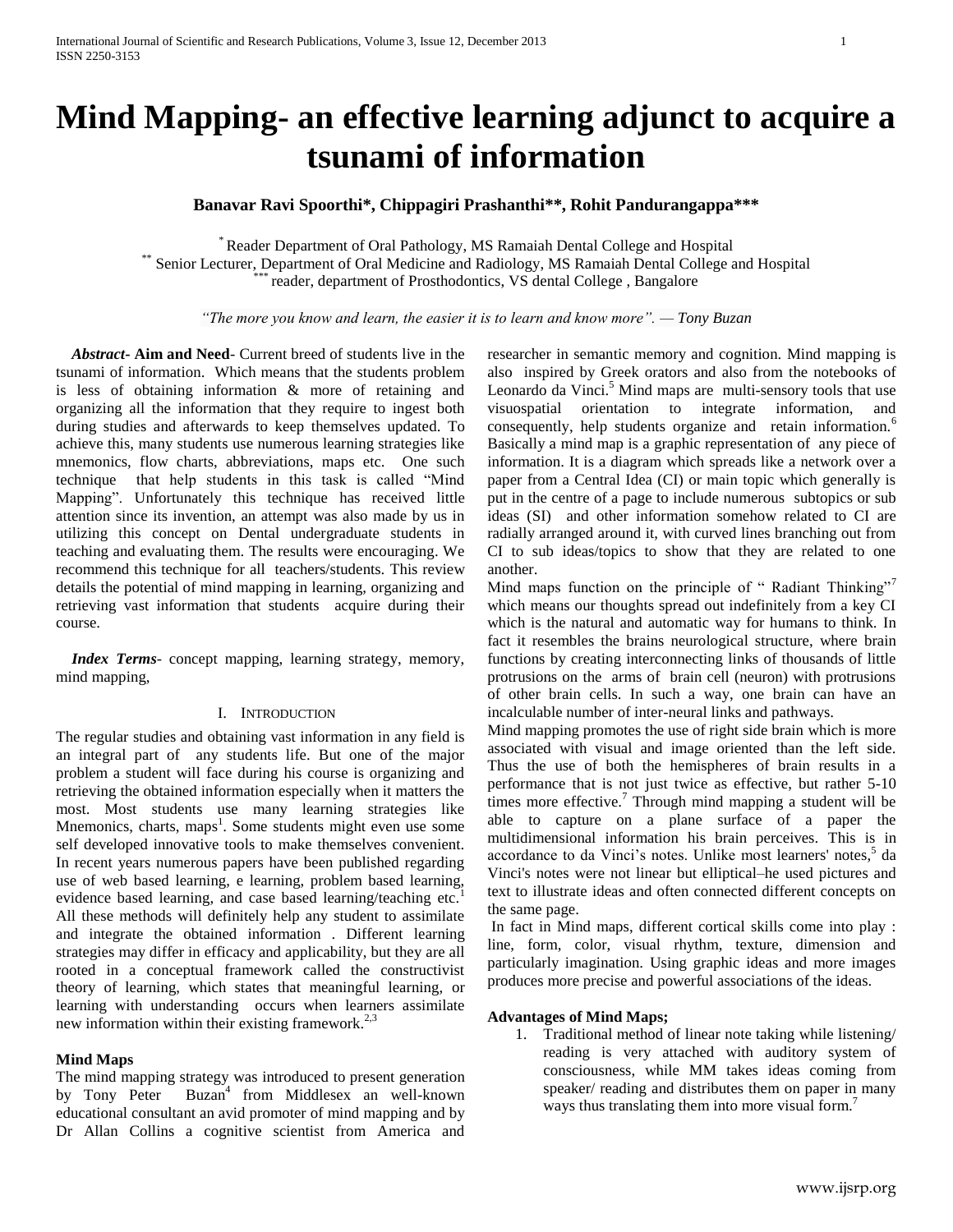International Journal of Scientific and Research Publications, Volume 3, Issue 12, December 2013 2 ISSN 2250-3153

- 2. Since spatial organization and visual forms are more associated with right brain, MM allows the listener to take advantage of all the left and right cortical skills of brain.
- 3. Right brain is more associated with visual, non verbal thinking, creative thinking. Left brain is for analytical thinking such as when one is writing. Usually one finds it difficult to express the thoughts on paper, but when right brain is used in tandem as during MM one can overcome this difficulty.
- 4. MM helps to concentrate more because both sides of brain are active at the same time, also various sensory channels are being employed at the same time, multiple intelligences can be drawn together which helps in comprehension and memorization.
- 5. MM helps to organize and classify concepts/ pieces of information which are related to each other somehow, Making complex information simpler to think and put it on paper.
- 6. MM makes one become more creative because it emphasizes brainstorming, free association and radiant thinking, which are actually not a part of traditional method of formal education.
- 7. As one uses keywords/ symbols, graphics to draw ides during MM, it becomes significantly faster when compared to laboriously writing down lines of notes. Definitely MM increases ones 'speed'.
- 8. Elimination of unnecessary notes is possible when a 'keyword' can achieve the same.
- 9. MM consume less space, They are more compact (but not less effective). More ideas can be added later if additional information is obtained from different source.
- 10. MM takes much less time to read review and understand, makes it more interesting because of self created associations and in turn helps in retaining for long.
- 11. MM can provide a over view of the topic at a glance. This means one can easily view the entire series of relationships between ideas/ information with just one look, which eases the cognitive load on one's brain.
- 12. MM Improves ones learning ability and memorization.

### **Disadvantages of Mind mapping**

- 1. MM is an adjunct to regular reading and not a substitute to it.
- 2. It is difficult to change from linear system of note taking which everybody is taught since their childhood to a very different way. It requires great effort.
- 3. It is difficult to develop a good mind map of a totally new subject/ topic. It requires some prior information, then in such cases linear note taking may be a better option.
- 4. If not planned, creating a mind map may be frustrating because of lack of space, lack of creative thinking etc.
- 5. MM may not always be more intuitive than linear note taking.

## **Features of a Good Mind Map and Tips to create a good map; (fig 1)**

There are essentially seven features in a good mind map as advocate by Tony Buzan. They are Organization, Keywords, Association, Clustering, Visual memory, Outstandingness and conscious involvement.

Usage of images, symbols, graphics, codes etc is recommended throughout the mind map. Creativity helps to design a good MM.

A good mind map begins with a key central idea (use 3 colors for CI) on the centre of a blank page.

Supporting ideas or information are then linked radially around it. Lines branching out radially from central idea must be thicker but flowing naturally to supporting ideas where the lines become thinner. Colors are very important, one can create his own color coding to standardize all his maps. Use of upper case or lower case letters on the lines of supporting ideas has to be standardized. The important aspect is one has to create associations as mind map is being created. Which color represents this concept? Does using upper case letters create focus on a supporting idea? Does one 'tree branch' of radiating lines display a clear relationship or set of ideas?

Appropriate usage of 'Keywords' is next important aspect. Sub ideas or information should be indicated through a keywords which should bring back strong recall of the concept along with its meaning.

Different shapes for the sub themes/ ideas could be used. Also numbering sub ideas will help in organizing them as per their importance with reference to the central idea. A MM can really get extensive. A sub topic may become central idea in the next map one draws. During associating, there is no such thing called 'stupid ideas'. An imagination that seems dumb, stupid, childish, insane at first may seem like truly creative, great concept when you examine later. They actually help in retaining the information longer. All these features like color coding, organizing, use of graphics will boost ones visual memory.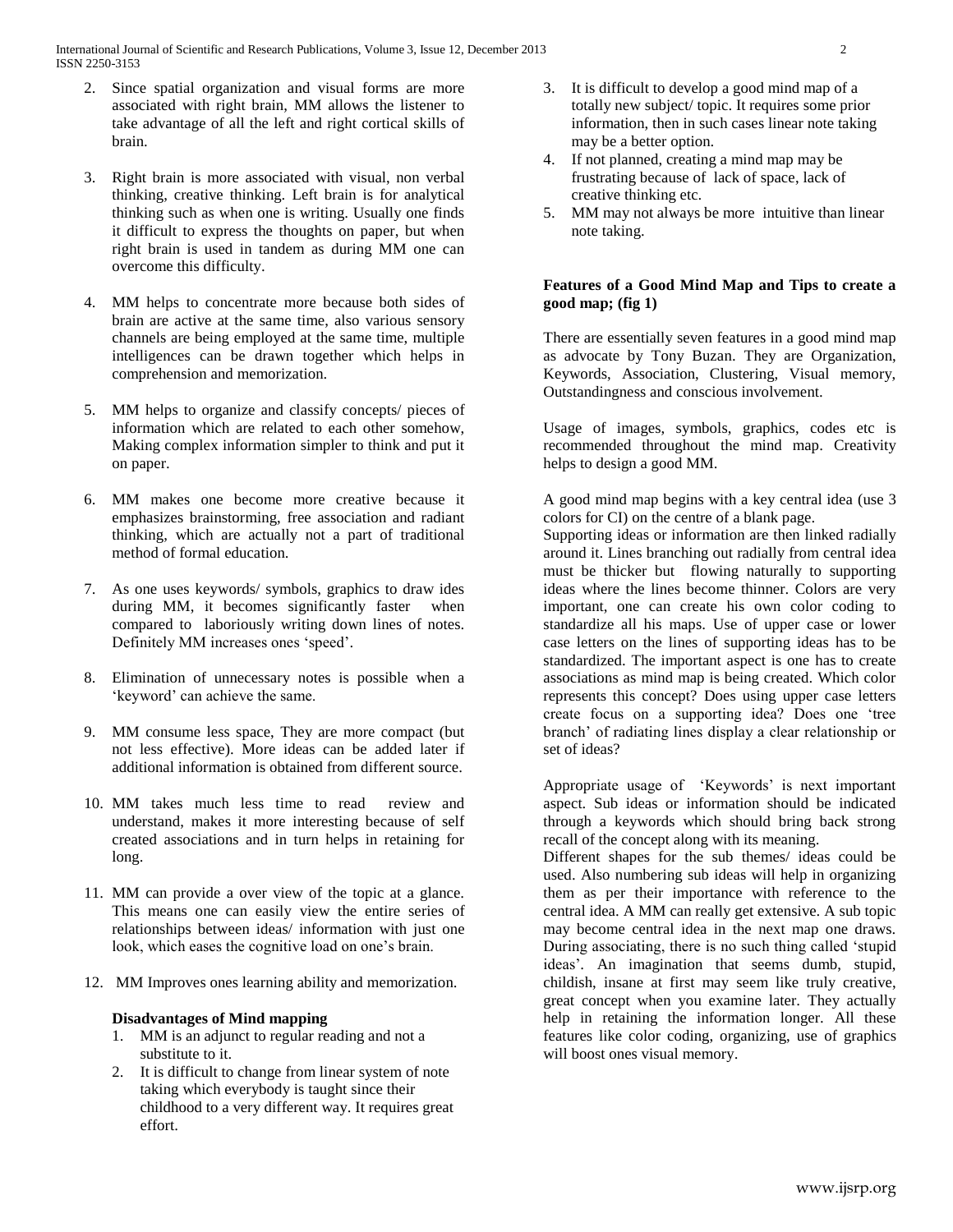

## **Figure 1:** A Mind Map of "tooth development" created using essential features of a good mind map

#### **Can one depend on others Mind maps?**

Vast amount of words on a MM can confuse any reader. Then how does one read a MM prepared by other person? This is where use of colors , symbols, and conventions proves useful. The middle CI will use 3 colors, look around CI one can find sets of keywords which are connected to CI. These are sub ideas. Thinner lines connected to these sub ideas are sub sub –ideas. These flow of lines should be clockwise as advocated by Buzan. By following these simple rules one can easily make use of MM created by anybody.

## **Practice makes man Perfect**

Initially MM requires lot of time and practice. But those who master the art of MM find it more easy, comfortable and useful eventually. Initially to begin with one can start preparing hand drawn MM, later as some expertise is achieved computerized ones using many soft ware programs can be prepared.<sup>7</sup> Numerous small applications for creating MM are available on all platforms of operating systems both for desktops and hand held devices.

#### **Concept mapping**

Another technique similar to MM is concept mapping (CM). The basic difference though is, MM is create using a key central idea on one paper, a CM may feature several key central ideas all located on same paper. Thus , the appearance of a mind map takes for of a "Tree branches" all connected to key central idea. A concept map on the other hand usually looks like a network representation.

#### **Conclusion**

MM is an exciting tool that can be useful to everyone, no matter what their situation is. Initially one might take time to comfortable use it, it's worth the time and effort, because it can become a great time saver in long run. Advantages are not just limited to retrieving obtained information, each person using their creativity and imagination, can come up with new and interesting ways to apply it.